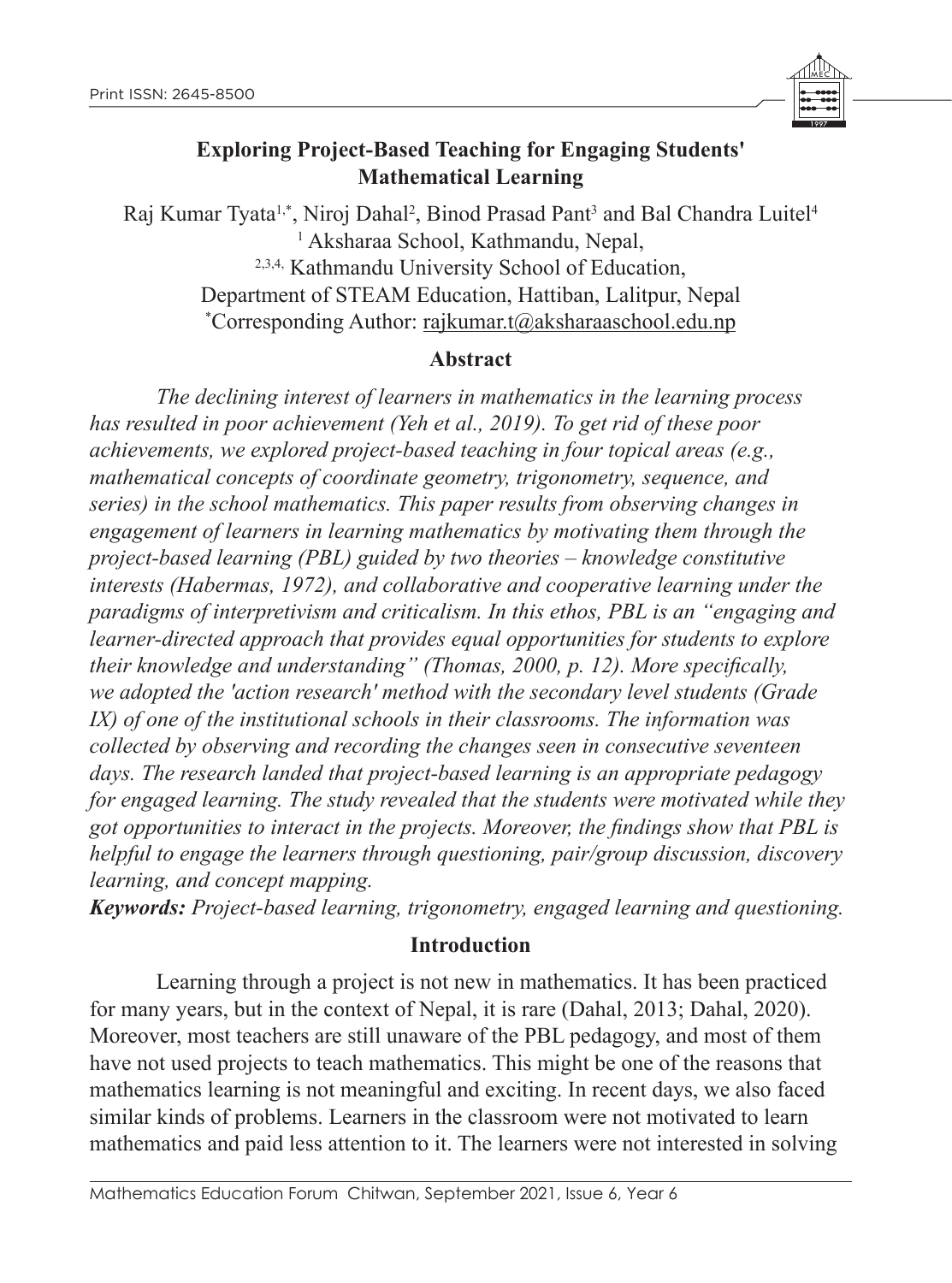real-life mathematical problems and had very little interaction with the teacher(s). We observed that the learners were highly frustrated with the similar type of learning mathematics from the initial school days. Then we looked for appropriate pedagogies to get rid of these problems. Among many pedagogies, we selected PBL in teaching mathematics, especially trigonometry. We had the opportunity followed by challenges in applying the PBL method in teaching trigonometry. We experienced that it would be much difficult for us to connect all the contents of trigonometry of the textbook to the day-to-day activities. For that reason, we included coordinate geometry as well in the project. Pertaining to the above scenario, one of the narratives of the first author goes as follows:

*It was a day of summer in 2017 while the first author was introducing the new concept of mathematics called trigonometry to Grade IX in one of the schools of the Kathmandu Valley. He felt that the students were not interested in learning and not grasping what was taught in the class. They sat quietly most of the time and looked as if they were listening to him and understanding everything. But while using the standard assessment test after completing the unit, the performance of most of the students was below average. This incident made the first author rethink or revisit his own strategies of teaching and learning mathematics. The first author sat alone in the school lobby and thought for a long.*

*In ten years of teaching experiences, the first author got many opportunities to explore mathematical concepts using manipulative materials through projects and pedagogies for teaching mathematical concepts like sets, algebra, geometry, profit and loss, ratio and proportion, statistics, etc. But got puzzled while teaching coordinate geometry and trigonometric identities to relate with the students' context and life, to use the materials and to make them more interesting. When a student of Grade IX of an institutional school asked him a question, "What is the use of trigonometry in our real life?" in the middle of the class, he was so happy to answer as "We can use trigonometry to find the height and distance of the object as well as there are many uses in the engineering field. Also, the researchers use it for scientific research." Then another student asked "Teacher, I don't want to be an engineer. I aim to be a doctor. So, I don't need to study mathematics, do I?" No sooner had this student finished his question, a third question echoed in the class "Sir, what are the uses of trigonometric identities and the complex process of proving it?" He did not have an answer to this question. The first author managed somehow by saying "It helps to increase your logical power, every mathematical skill and it's good to have more knowledge of those*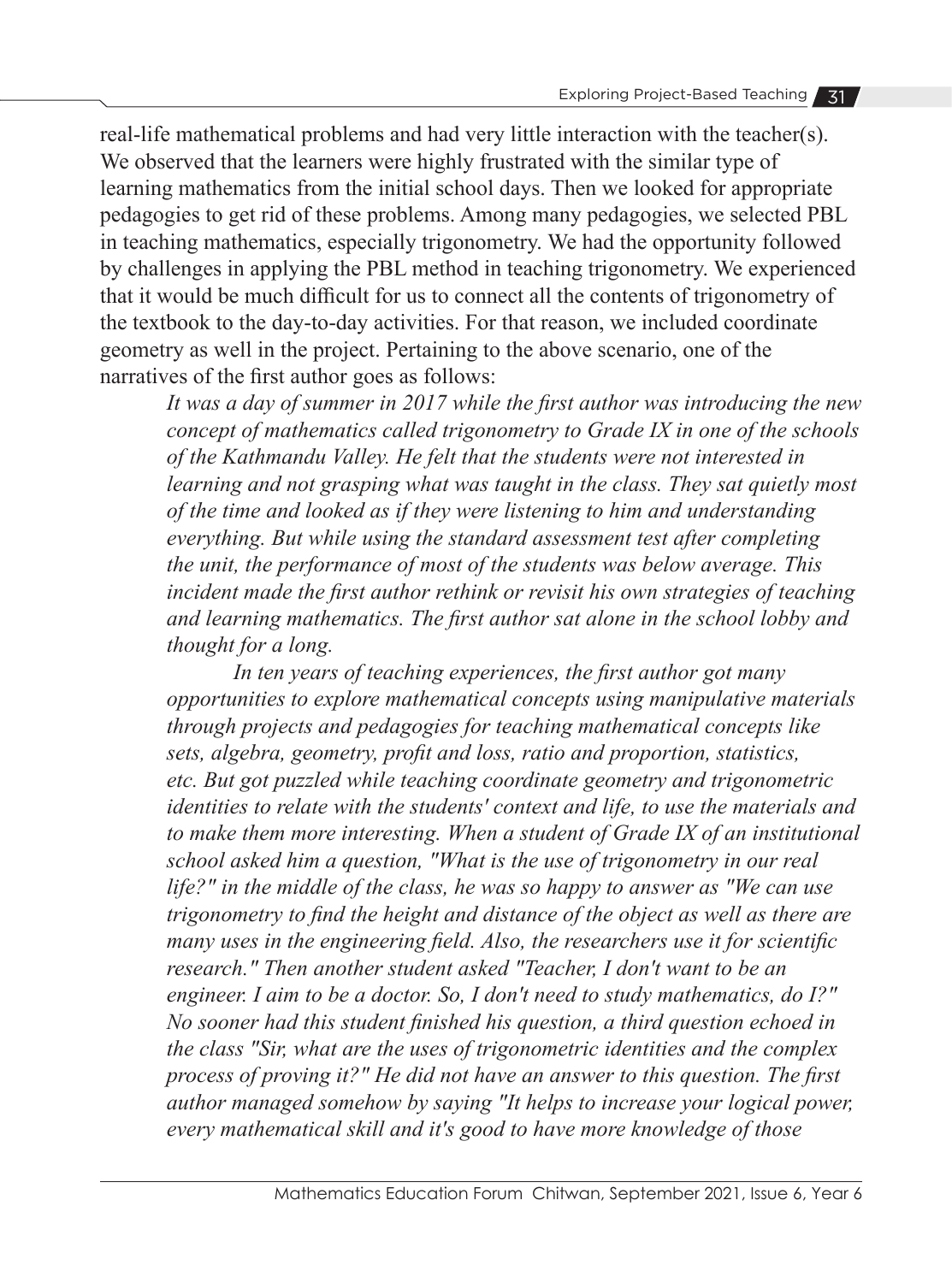#### *contents".*

After the class, the first author shared his opportunities to explore the issue(s) raised to the second, third and fourth authors. Then we shared our thoughts and concluded that 'logical power' was also developed by many other interesting, funny, and creative games in mathematics. So, to get clear ideas and improve the students' critical thinking, we started inquiring about the issue with many other coteachers and facilitators. The first author interacted with some teachers who were directly engaged in teaching trigonometry at the secondary level. But he did not get satisfactory responses from them.

Moreover, most of them replied that trigonometry could be improved by practicing; it is not so much linked with the children's real-life context. In this changing scenario, the first author intended to explore the contextual learning of trigonometry using projects with the support of second, third, and fourth authors. While searching for possible teaching and learning methods of mathematics, the first impression was implementing PBL method as it is a child-centered method and engages students in meaningful learning (Goodman, 2010). We thought setting up the project would help the students connect the trigonometric concepts with their everyday life activities.

Likewise, the purpose of this study was to explore the PBL in teaching mathematics at the secondary level on some of the topics, namely coordinate geometry, trigonometry, sequence, and series. The pedagogical perspective helps to understand the concepts of coordinate geometry and trigonometry by engaging students to construct knowledge relating to their real-life experiences and practices to make learning more interesting and fun guided by the research question--how can we engage learners in the meaning-making process while dealing with coordinate geometry and trigonometry through project-based learning?

## **Supporting Literature**

**Project-Based Learning**. PBL as emerging pedagogy can address sociocultural and contextually relevant mathematics learning with meaningful and engaged learning. This approach has helped shift the academic rigor to authentic and meaningful learning. Besides, PBL connects mathematics with other disciplines (Moursund, 1999) to foster the students' creativity and innovative skills by socializing with the learners' community. Likewise, it develops researching habits of students through the identification of the pivots. This research paper explored students' knowledge in coordinate geometry and trigonometry collaborating with other disciplines. In this line, Goodman (2010, p. 5) argues, "PBL is an instructional approach built upon learning activities and real tasks that have brought challenges for students to solve". It allows students to reflect upon their ideas and opinions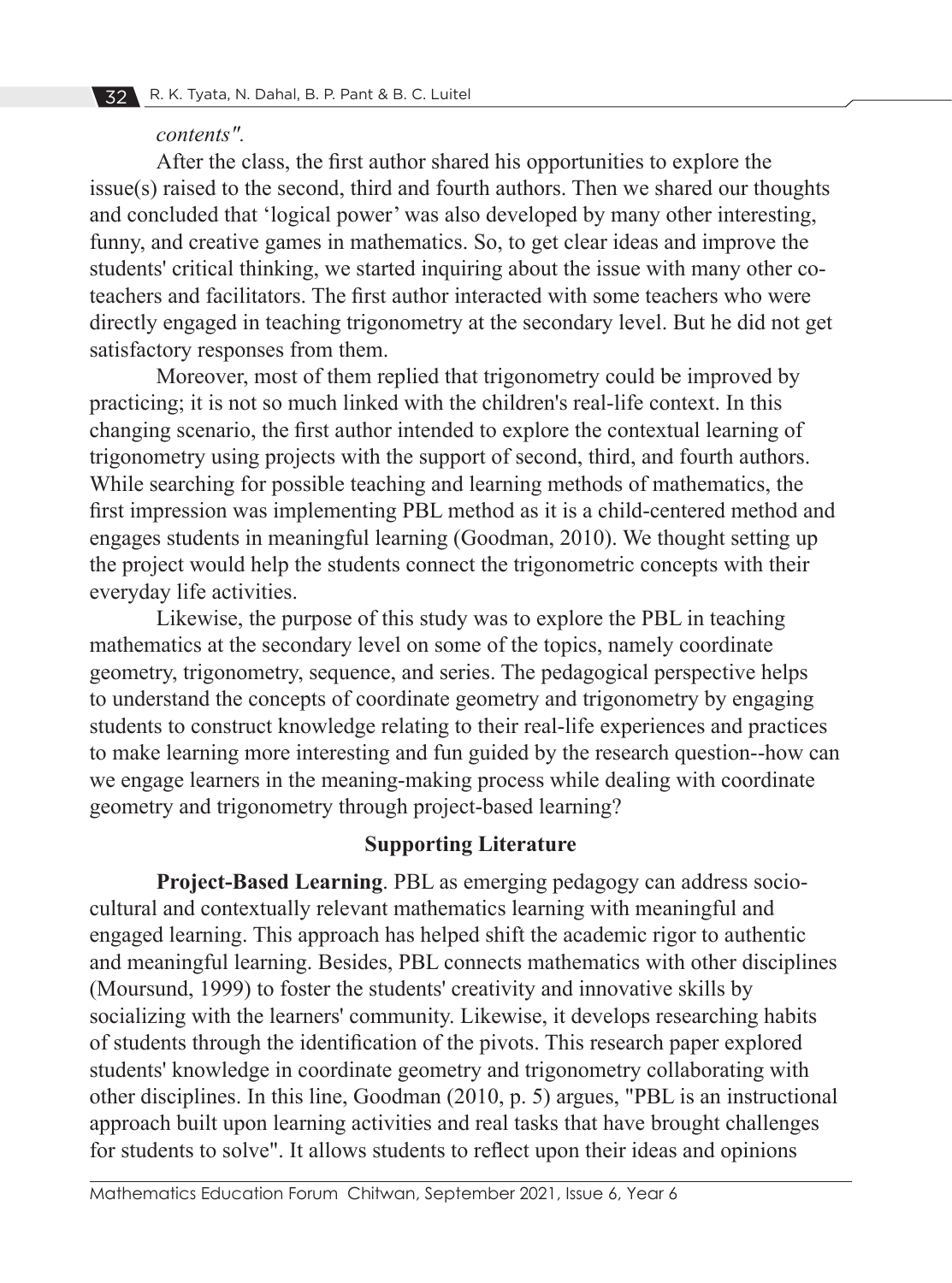and make decisions that generally affect project outcomes and learning processes. So, while working with the project, students get opportunities to relate coordinate geometry and trigonometry with contexts and then interpret and analyze with the eye of culture. And it triggers ideas and opinions to draw consensual understanding (Tyata, 2018). Learners will be able to identify the required information for the completion of projects into three different types –*good-to-know information, need-toknow information,* and *not-to-know information* as categorized by the Department of Labour (DOL, 2018).

Further, PBL pedagogy is based on the constructivist theory, an instructional approach built upon learning activities and real tasks that have posed challenges for students to solve problems. It helps in strengthening the understanding of students through interaction, communication, and collaboration with fellow learners. PBL grabs students' attention through the use of inquiry to solve real-world issues or questions. It helps in developing 21st-century skills, a fusion of the three Rs (reading, writing, and arithmetic) with the four Cs (communication, collaboration, creativity, and critical thinking) (Goodman, 2010). PBL consists of five key features, namely a driving question, participation in authentic and situated inquiry, engagement in collaborative activities, scaffold with learning technologies and set of tangible products to address the driving question (Blimenfeld et al., 1991; Krajcik et al., 1994; Krajcik et al., 2002 as cited in Krajcik & Blumenfeld, 2006). These features made PBL a strong approach to teaching and learning.

Having discussed some of the pedagogical perspectives with regard to teaching mathematics, questions arise as to whether PBL works in improving learning coordinate geometry and trigonometry or not. Research shows that after forty years of practice of PBL in learning, it is found that it is more effective, resultant, practical and serviceable than any traditional way of instruction. Goodman  $(2010)$  also claims that it helps in improving the mastery of  $21$ <sup>st</sup>-century skills and especially effective for low-achieving learners. In this regard, this research paper forecasts that it might also help learn coordinate geometry and trigonometry to the secondary level school children. Similarly, it might be effective in learning coordinate geometry through PBL because it shifts the role of the learners to that of the teachers, teachers to coaches involving parents and community in learning. Improving learners' learning strategies and thinking skills, PBL enhances students' learning behaviours, such as learning to learn, lifelong learning, active learning, and cooperative learning.

**Project-Based Learning in Mathematics**. PBL in mathematics involves introducing challenging problems that get learners' creativity (Quist, 2018). As the PBL demands real authentic contexts and problems, projects in mathematics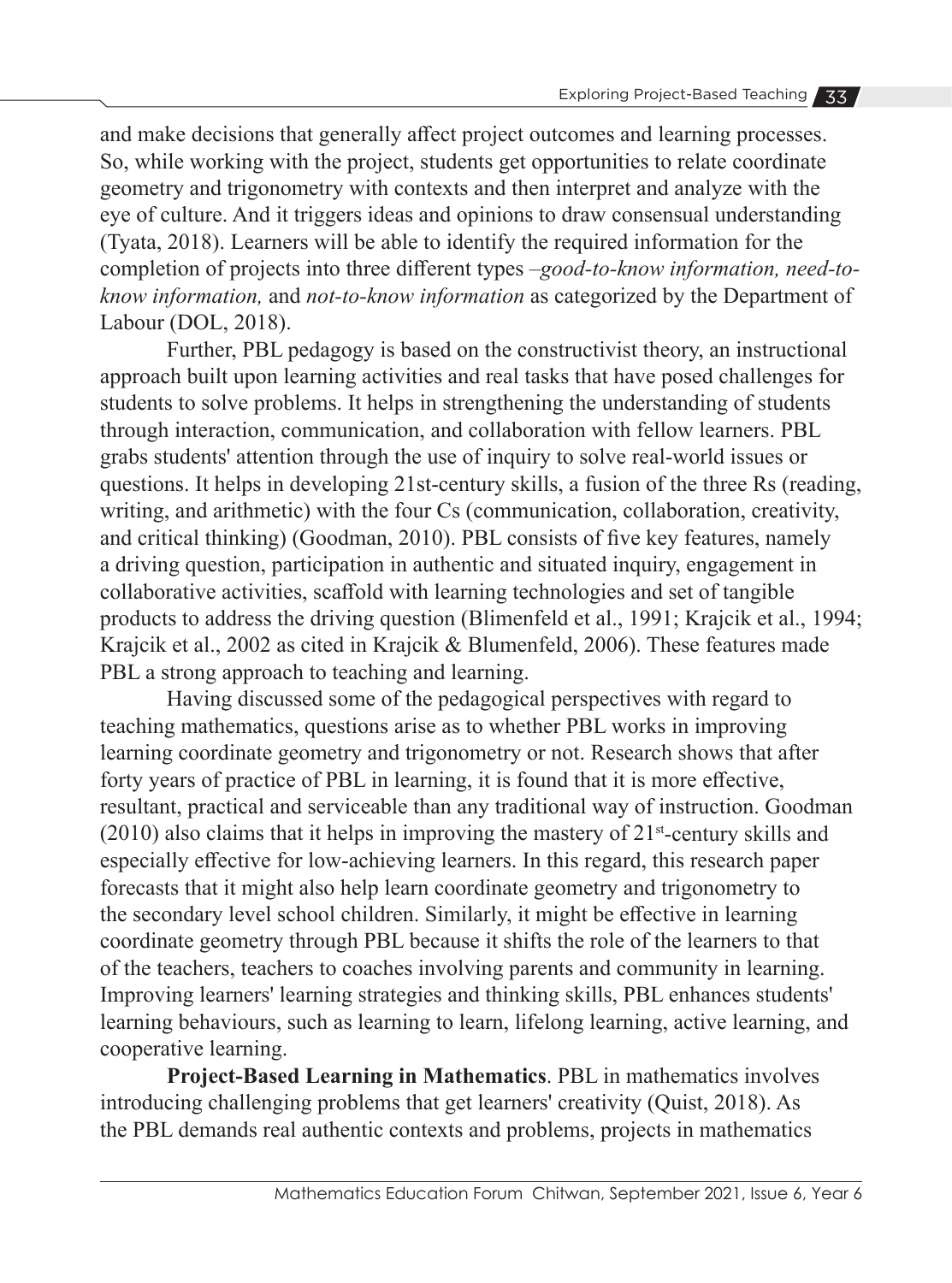also need to be developed in real contexts incorporating challenging and authentic problems from the real world. During the projects, students gather information on the projects and decide how to approach finding solutions. By applying an interdisciplinary approach to the problem, learners decide the wise use of obtained knowledge to communicate results effectively. Mathematical projects often pose complex problems based on mathematics, allowing the learner to think critically to find solutions (Pant, 2015). In this scenario, PBL may be one of the effective tools to enhance the students' learning in that it paves the way for learning through selfreflection. In collaboration with the culture, co-learners and their prior knowledge, learners will get an opportunity of thinking upon their learning. Since PBL provides an environment for critical analysis of mathematical concepts, it might be one of the pillars of mathematical education.

### **Theoretical Referents**

**Knowledge Constitutive Interest**. Human nature is self-oriented and so is the process of constructing knowledge. From infancy to adulthood, they behave according to their interests. They get engaged mostly in such an activity where they get benefited. According to Habermas (1972), human interest is classified into three different categories namely *technical, practical, and emancipatory interest*. Knowledge constructed through the technical interest is objective knowledge that takes mathematical learning isolated from the practical implementation in human life. However, practical interest addresses the human experiences and their cultural practices of mathematics learning and connects mathematics to real life, whereas empowering learners and engaging them in the thinking process motivates children to learn mathematics concerning context and communal practices, it also helps inform the society about the fallible and corrigible nature of mathematics where mathematical knowledge incorporates proofs and concepts of mathematics are eternally open to revision (Ernest, 2001). This research aims to develop practical ways to provide a suitable environment for critical thinking to empower learners to learn mathematics through the application of projects based on learners' contextual and real-life practices. Being emancipated for the critical discourse of trigonometric relations and human mathematical experiences, learners will get opportunities to connect mathematics with hands-on activities.

**Cooperative and Collaborative Learning.** While talking about PBL, cooperation between learners and teachers is a must which can be enhanced through interaction and dialogue. Questioning is one of the ways of dialogue which makes students participate actively in productive interaction (Dahal, 2017), stand on a side of the argument, and throw their opinion on the topics. This also helps develop skills of communication and collaboration which are key requirements for the PBL (Tyata,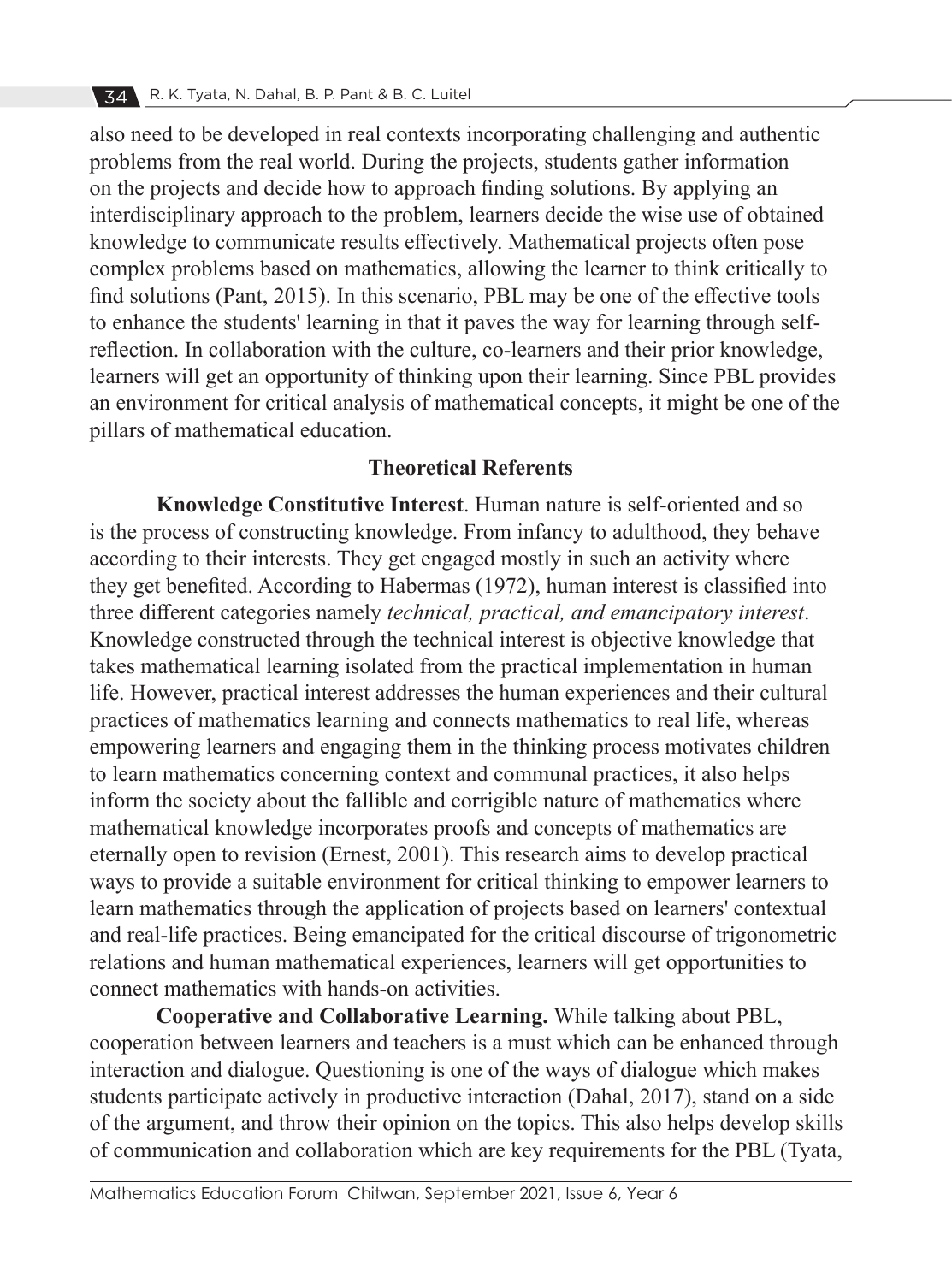2018). Most of the traditional ways of teaching and learning exist as a transferring of knowledge from teacher's head to the learner's head, which Freire (1972) discusses as a 'banking system of knowledge'. In opposition to this view of acquiring knowledge, collaborative and cooperative learning emphasizes the 'shared knowledge' motivating on the construction of knowledge through pair discussion, group discussion, and active interaction. During the initial days of the first author's teaching career, he had a good experience of transmitting knowledge through the 'one-way flow of information'. The first author used to stand in front of the classroom and instruct students to follow him (copy the solution of routine mathematical problems and procedure) that he thought was the best way and should be applied by the learners. They rarely asked him any question about his process, pros and cons, and the reasons behind using that particular method to solve mathematical problems. In the view of the learners, the teacher was the super-powered god, they knew everything, what they said was true and students could not raise questions against them. This view of accepting knowledge from the teacher has been in practice since ancient times, from '*Gurukul Shikchhya*', in Nepal. In addition to this, the first author frequently used to say "*Why fear when Mini-Library is here?*" which assures them that the teachers are Almighty. In that context, pair sharing, group discussion, and collaborative learning could not be imagined. Students would not get a suitable environment to learn by sharing their understanding.

# **Research Methodology**

This study was conducted on the professional problems that we faced as practitioners to improve practices and to find the solution to the real-life problems themselves. For this study, we have chosen 'action research' as an appropriate method to be applied in teaching mathematics as we will get enough opportunities to collaborate with participants in the normal setting for meaningful teaching and learning process. The interacting spiral proposed by Stringer (2007) for 'action research' clarifies the cycle in the continuous process of 'look', 'think', and 'act', which may repeat over and otherwise. At first, the researcher(s) critically observes the situation to identify the problem, which we call problematizing by critical observation. Then we think upon the problems to locate possible solutions making plans for systematically solving them and finally, we make valid conclusions for the solution, execute the plan in the real scenario. This completes a cycle. The 'action research' spiral proposed by Kemmis and McTaggart (1988) includes three different stages, starting to 'plan', then 'act and observe' and finally 'reflect'. According to the model, firstly, we prepared an action plan for fifteen days to overcome the problem. After that, the plan was executed in the classroom setting in an institutional school (Grade IX) of Kathmandu. And finally, we reflected upon the finding and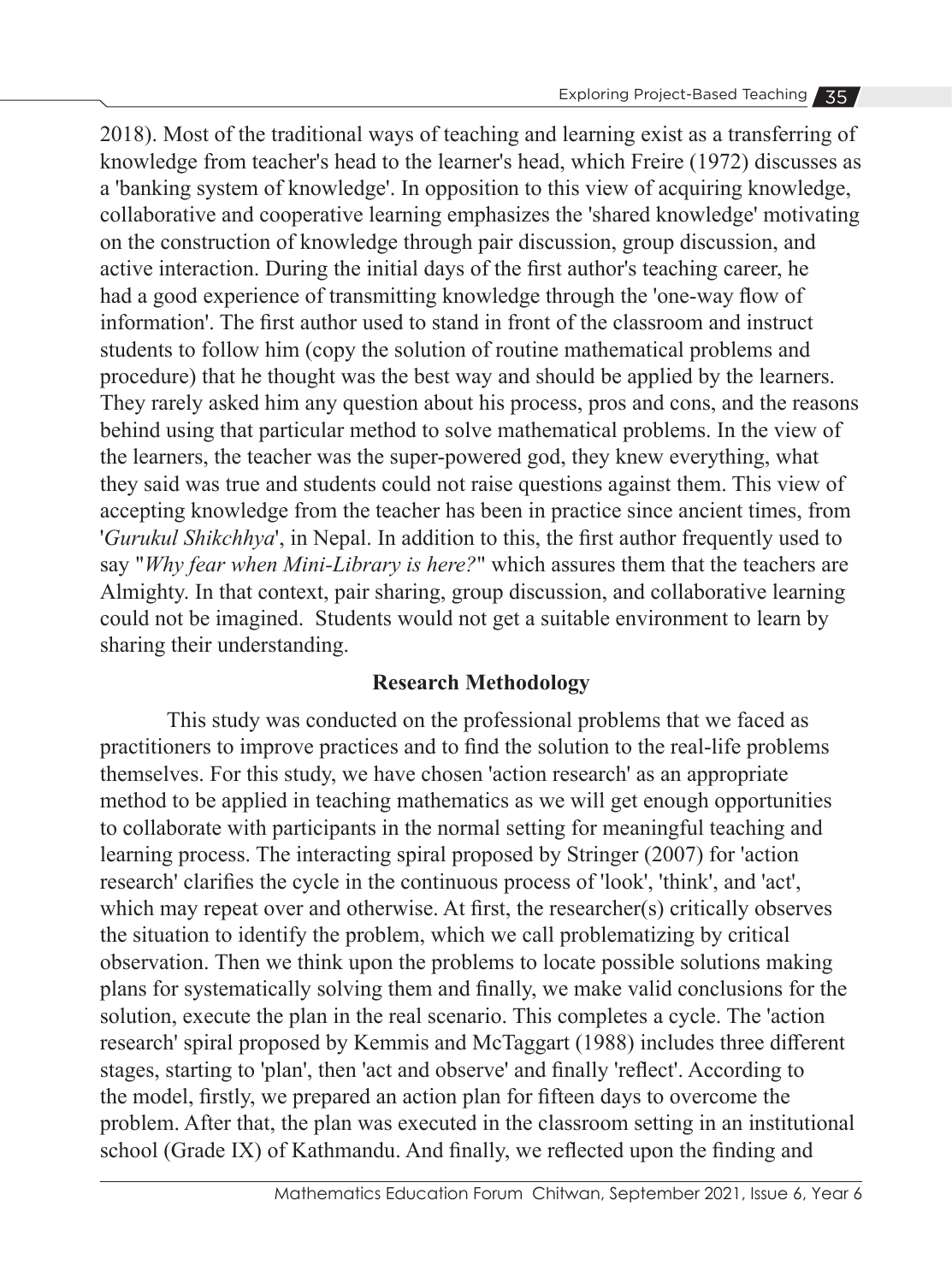observations collected from the practice teaching.

More so, action research is an inquiry that enables practitioners to investigate and evaluate their work (McNiff & Whitehead, 2006). It answers questions like, 'What am I doing?', 'What do I need to improve?', 'How do I improve it?', etc. Action research can be conducted in four different ways: individual teacher research, collaborative action research, school-wise research, and district-wise research (Frerrance, 2000), among which this study belongs to the teacher(s) action research. For conducting action research, Creswell (2012) suggests some major steps be incorporated by identification of the problem, action plan, data collection, analysis of data and reflection & plan for future action. The research is conducted upon the students of grade IX of an institutional secondary school from the Kathmandu Valley. According to the new education structure of Nepal, this grade is taken as the starting grade of a secondary level where they have a choice of *additional mathematics*. Also, the participants learn *additional mathematics* for the first time in their schooling, according to the curriculum of Nepal prepared by the curriculum development centre. The study included different projects concerned with coordinate geometry and trigonometry, which lead students to collaborate, interact, and research the areas as guided in the project guidelines. Maintaining the role of learners and tutors and relation between them, the study took place in the natural setting.

# **Discussion of the Findings**

Based on the developed research question and constructed methodological map, this section presents the significant findings of our research as summarized below.

# **PBL Promotes Engaged Learning Through Questioning**

On July  $29<sup>th</sup>$ , 2018, the first day of the project, while experimenting with the first project to the twenty-nine participants of grade IX from the school, after explaining the project, the plan, and its objectives, the first author asked students a question as a class starter. And the following is what followed.



Teacher researcher: *What is the sum of interior angles (marked angles) of Starshape?*

Student I: *3600 degrees*!

Student II: *No, no…… 400<sup>0</sup> degrees*!

Student III: N*o, it's not. It's 540<sup>0</sup> degrees*

And so on …

Most of the students started estimating and guessing, whereas some of them started having discussion with their friends, and some others were trying to calculate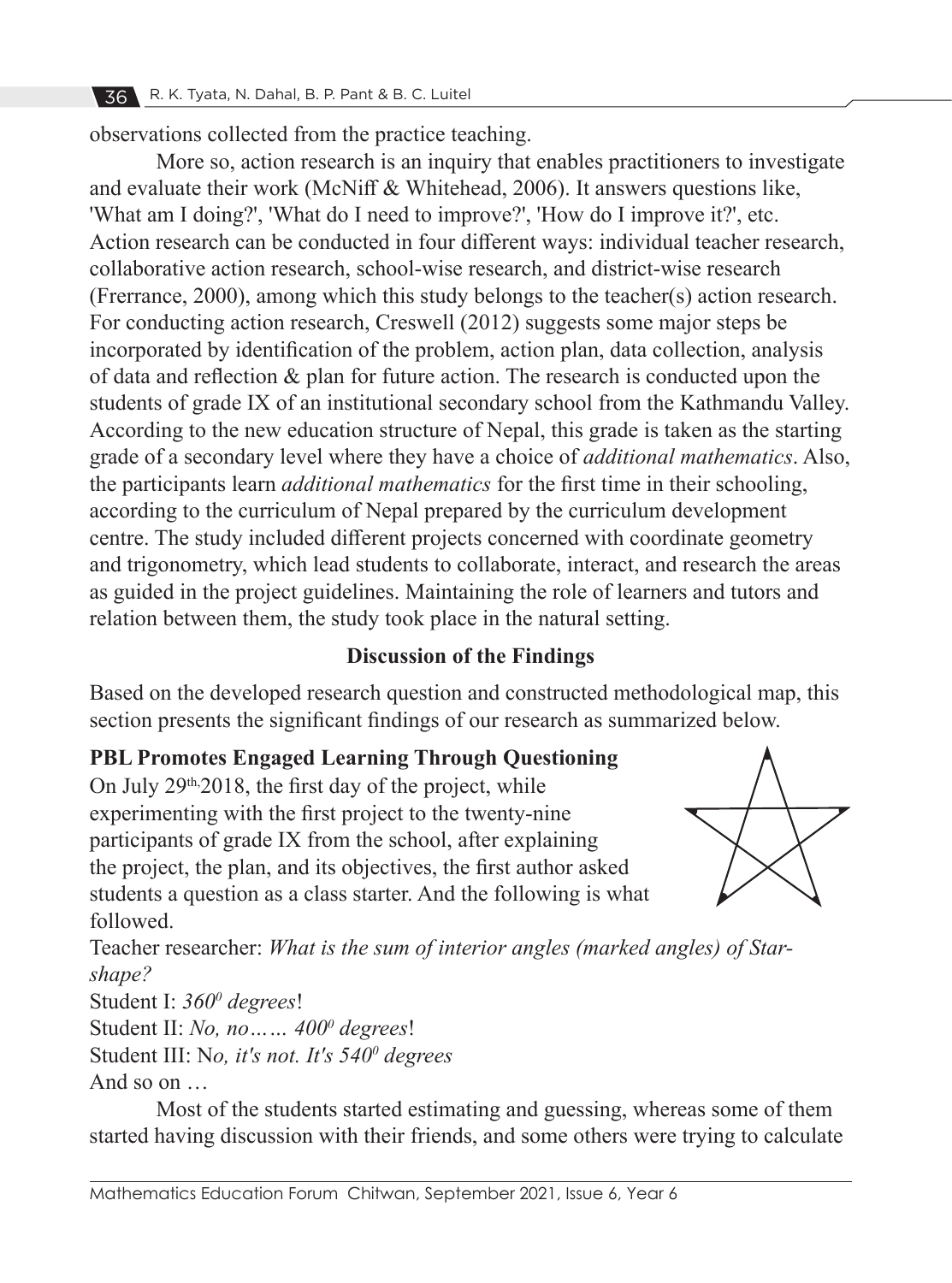themselves in the rough paper. The first author waved his head against their answer. After some minutes, they started shouting.

Student: *What is the answer, sir?*

Teacher: Y*ou won't believe; the sum is surprising.* 

*Even I got surprised when I found it.*

Student: *What is that answer, Sir?*

Teacher: *You ought to use the theorem; the sum of* 

*two interior angles of the triangle is equal to the* 

*opposite exterior angle.*

Student I: *Oh, I got it, 180<sup>0</sup>*

Student II: *How? How?,* she screamed.

Student I: *I just guessed. It may be due to the sum of* 

*interior angles of the triangle*, said with a smiley face.

Teacher: *Although you don't know the reason, your answer is correct.*

*Yeah……….,* students screamed.

Then the first author explained by drawing the adjoining figures and the figures on the next page on the board, first about the theorem and second about the sum of star-shaped interior angles.

From that, the learners get,  $x + y = b$  and  $m + n = c$ . Which gives,  $a + b + c = 180^\circ$ .

They were so surprised to hear that. Everyone started to look at each other's faces shockingly. And the first author thought it is an example of an 'engaged classroom with a questioning'. On the first day itself, the learner took part in a discussion about the mathematical ideas. Though the content was coordinate geometry, the question raised at the beginning of the project energized and made all curious about the project. At the beginning of my teaching career, the first author did not find students participating in the learning process. They were passive recipients of knowledge, whatever teacher explained while solving problems, they used to listen and note down in their notebook in a similar manner to Freire's (1993) claim in his book, *the pedagogy of the Oppressed* as *banking knowledge*. The teacher kept talking and the students were simply the passive listeners. But after all these efforts, the students started to answer the teacher's queries and participate in the classroom activities and thus the class started functioning in a two-way communication module. Initially, the learners deposited knowledge without being aware of the contextual and practical use of it in life. They seemed isolated in the group and have no interaction and collaboration among friends. And even the method of learning was transmitting the facts from one cognition to others. In contrast, the incident narrated above indicates that the learners were participating actively in the classroom. They

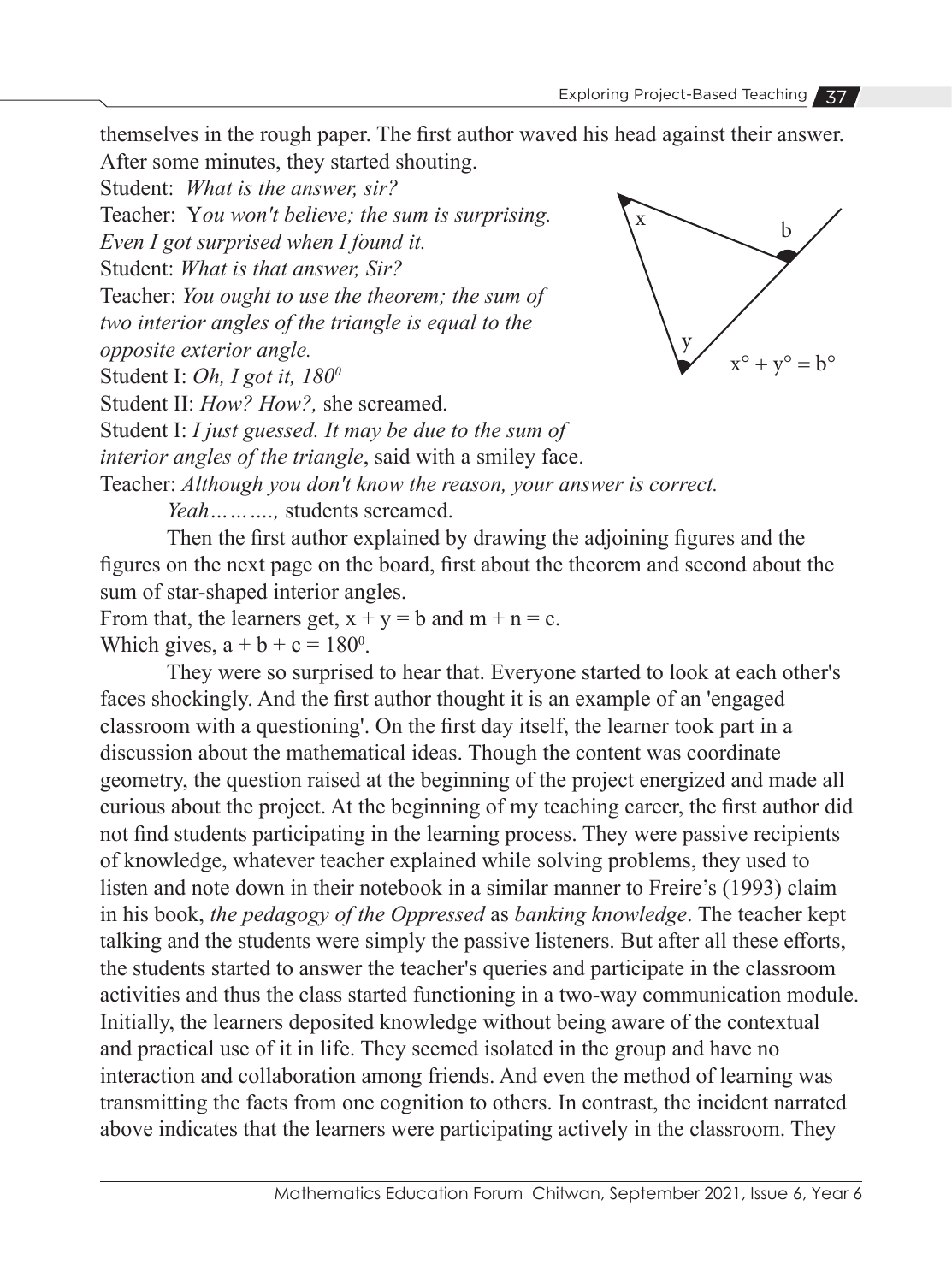exhibited cooperative and collaborative behaviors while questioning and answering (Dahal, 2017). They were busy constructing knowledge by practicing a healthier learning environment which is more tilted to the *practical interest* of Habermas (1972).

In addition to this, we found that 'questioning' is a better choice for engaging the students in learning. The learners get alert while the teacher(s) throws questions to them. They were compelled to think about the 'issues raised in the question' and get involved in the learning process. On the third day of the project (1st August 2018), a girl surprised the first author by answering a question related to the slope of the line on the graph. When he was presenting the slope of a straight-line using ICT tools in the classroom, the students were making note of important points from the presentation. The first author was in the middle of the presentation, suddenly, he asked students a question *'What is a rise and run of the line in this figure?*' to Osheen (a learner, pseudo-name), she stood from her place looking at the adjoining figure and answered the question. Rise  $= 4$  and run  $= 6$ . She was tagged as a low achiever who never interacted in the class and was considered as a passive recipient of knowledge by all teachers. Also, in the first author's book of mind, she was a submissive student; she never answered questions since the beginning of the academic year. But she answered questions after a few days of carrying out the project. This shows that a teacher has art to drive students to construct knowledge by motivating them to engage in questioning actively.

After the interaction, another child seemed curious to know: "*Can the slope be negative?*" The class was silent for a few seconds. No-one was sure about it. They started looking at each other's faces, seeking an answer. The first author broke the silence by questioning back "*What is the slope of the line which makes 135<sup>0</sup> degrees angle with positive x-axis?*" One of the students, so-called brilliant child, stood and said, "*negative one, sir (-1)".* Then I asked, "*So, what do you think now? Can the slope of the line be negative?*" They shook their head in support of the statement. In this case, we found the learners started probing questions and shared answers in the classroom. Similarly, learners were showing their interest and eagerness to learn by asking questions (Dahal, 2017). They were engaging themselves by stirring their misunderstanding and misconceptions through questioning, which is highly effective for engaging students in learning (Caram & Davis, 2005). On the eleventh day of the project (14th August 2018), a child saw sub-units in the degree system and grade system for measuring angles like minutes (') and seconds ("). Then she asked, *'How many minutes is one radian?*' which opened the space for thought process in the classroom. All the learners were pondering inside them for fractions of minutes. *There are no sub-units in the radian measure*, a child replied.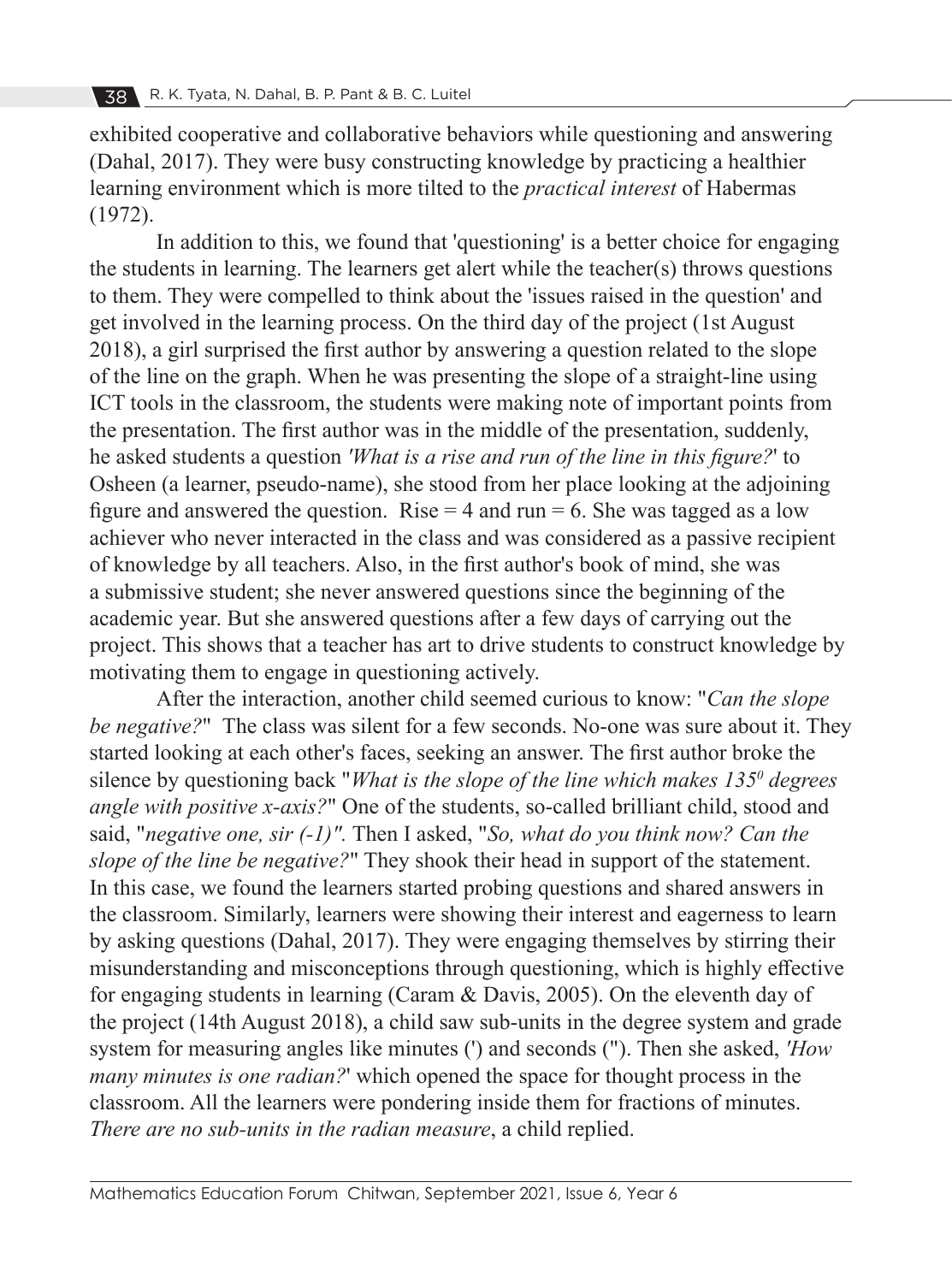And the first author thought this is what collaborative learning means.

According to Caram and Devis (2005), there are two significant ways to generate questions: ' Teacher generated questioning' and 'students generated questioning'. On the first method, the teacher starts questioning the learners, whereas on the second, students put questions. We found both the parties involved in both the ways of questioning. Two of the examples above incorporate 'teacher generated questioning' and the other two include 'student-generated questioning'. Nevertheless, the mode of questioning also has been improved/changed in the classroom. Among the six different methods of Socratic questioning (1. questions that required clarification, 2. questions probing assumptions, 3. questions probing reasoning and evidence, 4. question probing perspective, 5. questions probing implications, 6. questions about the question (Paul  $&$  Elder, 2007 as cited in Le & Huse, 2016), we had experienced the first (question for clarification) and sixth (questions about question) types have only been raised before. For example, *'What is the answer to this question? How to solve this? How to move forward after this? I don't know, please teach me, etc.'* However, during the project, the learner started to ask questions like ' *Is this solution correct? We need to find …(this)…... for …… (that)…… Isn't it?* (Question probing reasoning and evidence, perspective). In the past, they used to copy teacher's procedural knowledge in their cognition and seek the support of teacher for solving problems, they had a habit of giving up when the problems are difficult and new for them, whereas it has been altered, they tried to solve problems themselves and just seek clues to solve.

It may be the project that we applied which gave rise to change the way of asking questions in the classroom. In the first author's observation, learners barely asked questions in the classroom in previous days. After applying the project, we found students asking questions and they changed the nature of questioning. This might be due to the projects that the first author applied in the classroom or due to behavioural changes in the classroom teaching such as cooperative behaviours, loose-control and suggesting ideas. Before the first author used *hard control* in the classroom (Taylor, 1998), who did not give any space for interaction in the classroom. Learners did not get the opportunity to share their understanding with their friends in the class. The class with *pin-drop silence* was regarded as the best class. But while applying the project, this view has been changed to an active and interactive class. We must give space to learners for discussion in the class and time for sharing and interacting with friends. In this case, PBL has promoted the teaching and learning methodology of both learners and teachers.

Similarly, students actively engage with projects which provide real-world relevance for learning (BIE, 2018) and they create meaning through cooperative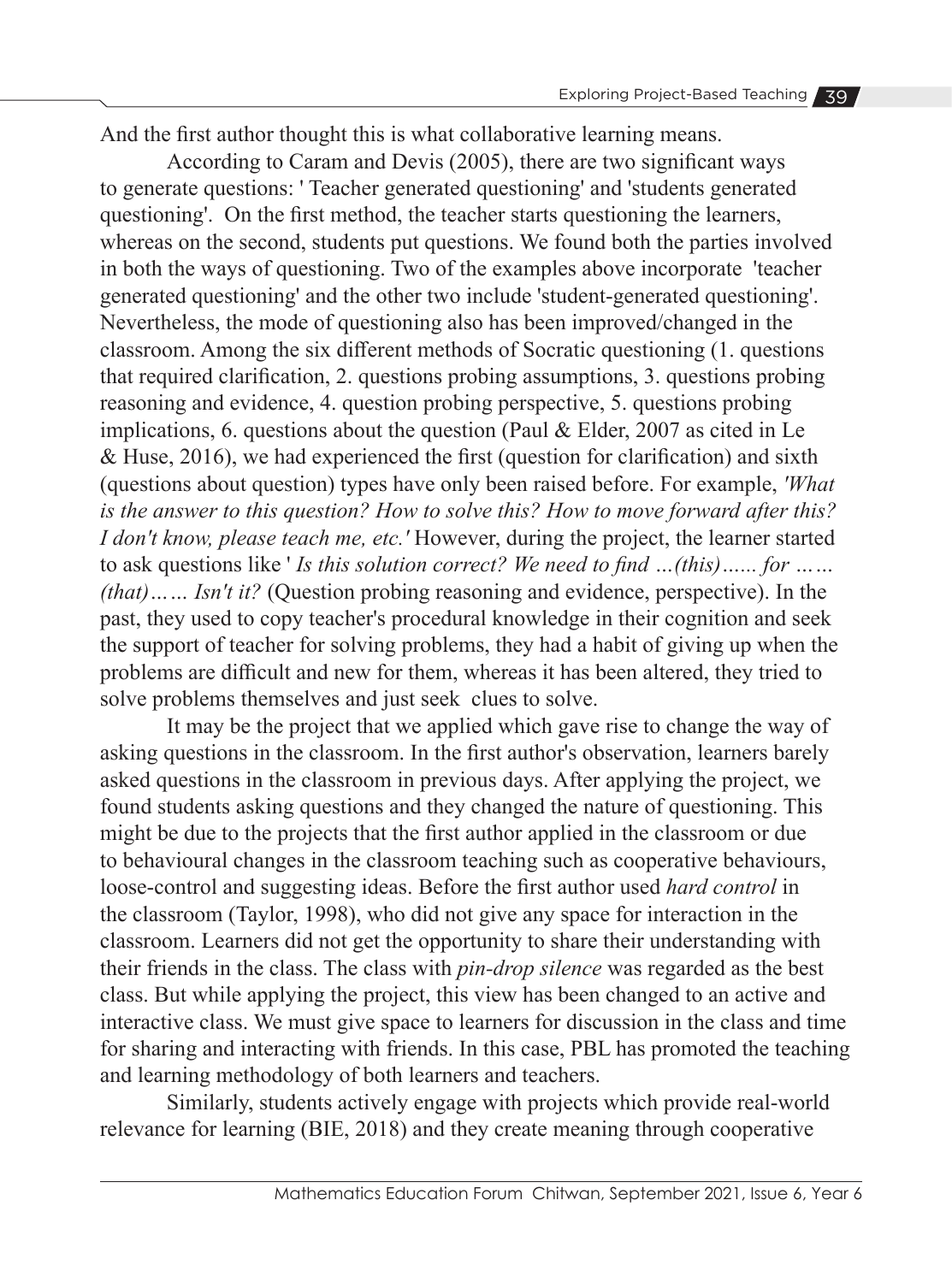and collaborative learning. While learners raise questions, they involve in active interaction with their co-learners and tutor. They learn to listen to their friends and their friends learn to listen to them in turn. So, questioning gives rise to dialogues between two different bodies. As a result, they construct knowledge working hand in hand. According to Garner (1993), students learn best when they are actively engaged in learning and questioning and is one of the ways of engaging actively in the context. At the same time, learners' self-awareness on constructing knowledge emancipates and alerts them for truth and falsity of the subject thinking better options. Students practice a higher level of constructing knowledge that is the *practical interest* in constructing knowledge proposed by Habermas (1972). Moreover, questioning forces learners to examine the subject critically and steer inside the mind for better choices. The ideas proposed by the participants in a discussion show both positivity and negativity of the issues; as a result, learners get motivated for the right and better choices. This idea of critical pedagogy is possible through the active involvement of learners in the learning process, which is being motivated by questioning. Freire's (1993) *'problem-posing method*' over '*banking method*' also aim at making learners engaged in the learning process to construct knowledge by problematizing. In this regard, PBL engaged the learners and helped them construct knowledge through questioning.

## **PBL Endorses Engaged Learning Through Pair/Group Works**

It was Sunday morning (19th August 2018), the first author had planned to collect facts and information about the assigned topics. Students were supposed to go to the computer lab or library to search for their assigned topic. The first author had listed several different issues related to trigonometry and let students research it on the internet using the computer lab and reference books available in the library. The students of grade IX were divided into six different groups (with 4/5 members in a group) assigning six different titles to research; namely *i) System of measuring angles, ii) Relation between these systems, iii) One radian and A radian is a constant angle, iv) Relation between arc, radius, and angle, v) Values of trigonometric ratios and vi) CAST relation (transformation relation for angle in trigonometry) in trigonometry*. Each group picked up a topic from six different chits. They were assigned 15 minutes for researching, five minutes for transition time and 20 minutes for time 'sharing'. They started searching about the topic; some went to the library, some in the computer lab. As the computer lab was next to the library, it was easy for the first author to observe students in both the rooms; besides, the computer teacher helped by monitoring students. After they finished their research work, the first author along with students returned to the class and started sharing. Two students from each group shared their findings, while one group was sharing, other group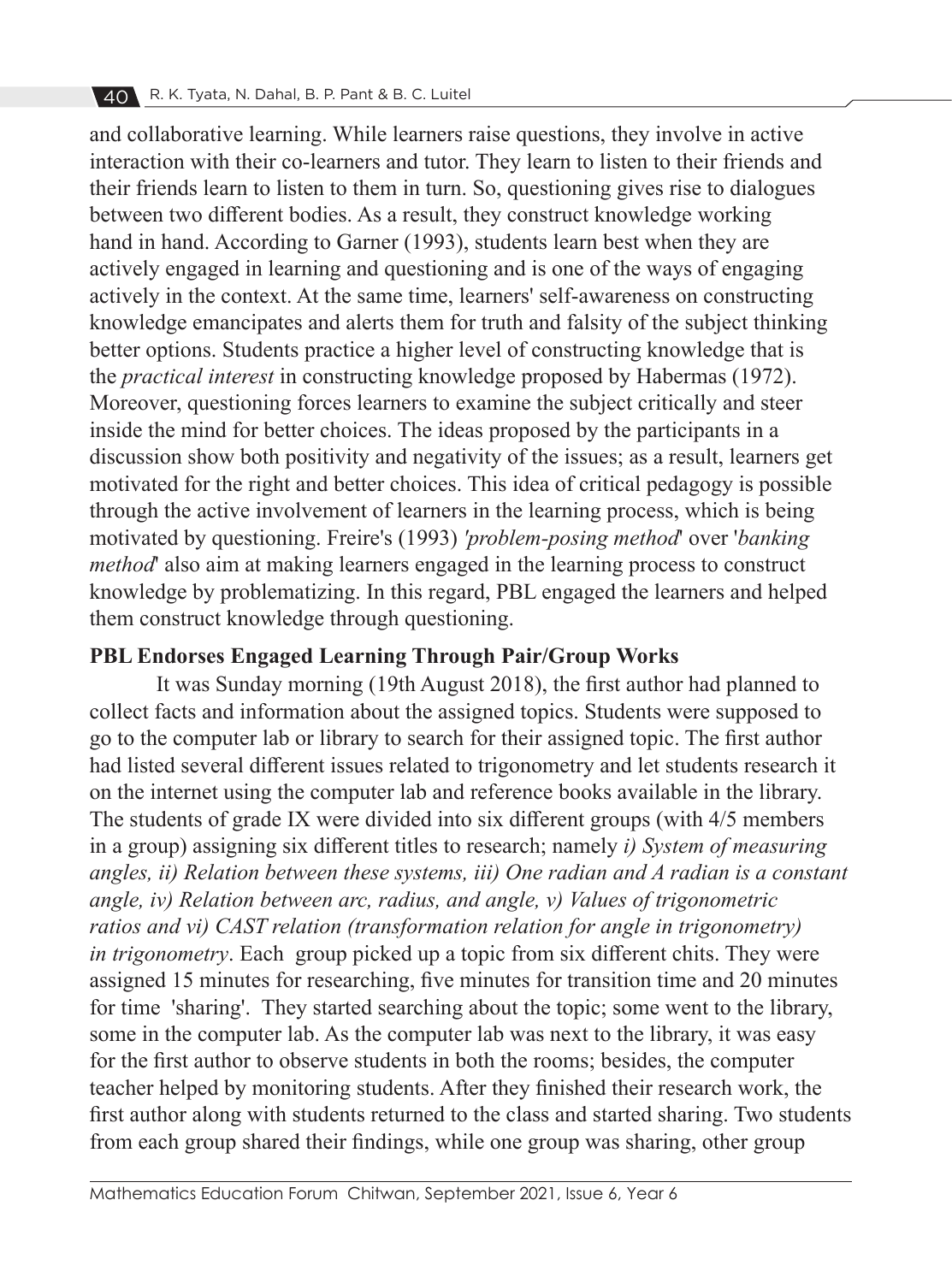members put forward their queries. One of the dialogues between different members was interesting and catchy to all the participants. The conversation was about the theorem: *A radian is a constant angle*.

Paul, one of the students, explained about 'one-radian' showing diagram on the News-print paper. Then proved a radian as a constant angle. In between, he used the ratio and  $\frac{r}{\pi r} = \frac{1}{180}$ , where another student (Prosiya) got stuck. Maybe she could not understand the ideas explained by Paul. So, she raised the question, and the conversation began. not understand the ideas explain<br>conversation began.<br>Prosiya: *I could understand*  $\frac{\overline{ABC}}{\overline{ABC}}$ 

ABC<br>ABC<br>ABD  $\frac{\text{ABC}}{\text{ABD}} = \frac{\text{r}}{\pi \text{r}}$ . But how did you obtain that relation of arc *and angle?*

Paul: *The first one is the ratio of arcs and the second one is the ratio of angles since both are ratios, they are equal*.

Prosiya: *What does it mean?*

Paul: *Two different ratios are equal.*

Prosiya: *How are they equal?*

Paul: *Because they are ratios, and they are always equal.*

Most of the students who were listening to that conversation were quite dissatisfied with the answer of Paul. The first author saw everyone looking astoundingly at Paul. Then the third student interrupted their discussion.

Pratistha: *How can all ratios be equal? There are so many ratios that are not equal such as ½ and 3/8 are not equal*. Now, Paul got puzzled and asked help from his other group members to answer that question. Even the group members were not able to answer the reason behind it so he was helpless. Then the first author gave a hint, *Check the relation between angle and arc in the given figure. What happens if the angle increases?* Then they started talking with friends about it and a boy from the third group said, *"If the angle increases, the length of the arc also increases, so angle and length of the arc are directly proportional."* Immediately after that, a girl from the fifth group asked, "You found  $I^c = \frac{\pi}{180}$ , how is one radian constant?" Then Paul answered, " $\pi = 3.1416$  which is a constant value, that is  $\pi/180$  is also constant. *So, a radian is a constant*". This ends the conversation and makes a consensual understanding that 'a radian is a constant angle.'

The above discussion and interaction of students in groups and among groups reveals that students are participating actively in the class. They are arguing logically about the ideas in two different ways. First, inside themselves, self-arguing compared with prior knowledge and present experience and outside, that is, with friends, their own knowledge and views of other members. Having discussion with friends and sharing thoughts and experiences with pair and group members helped them develop a consensual understanding of the subject. Manning and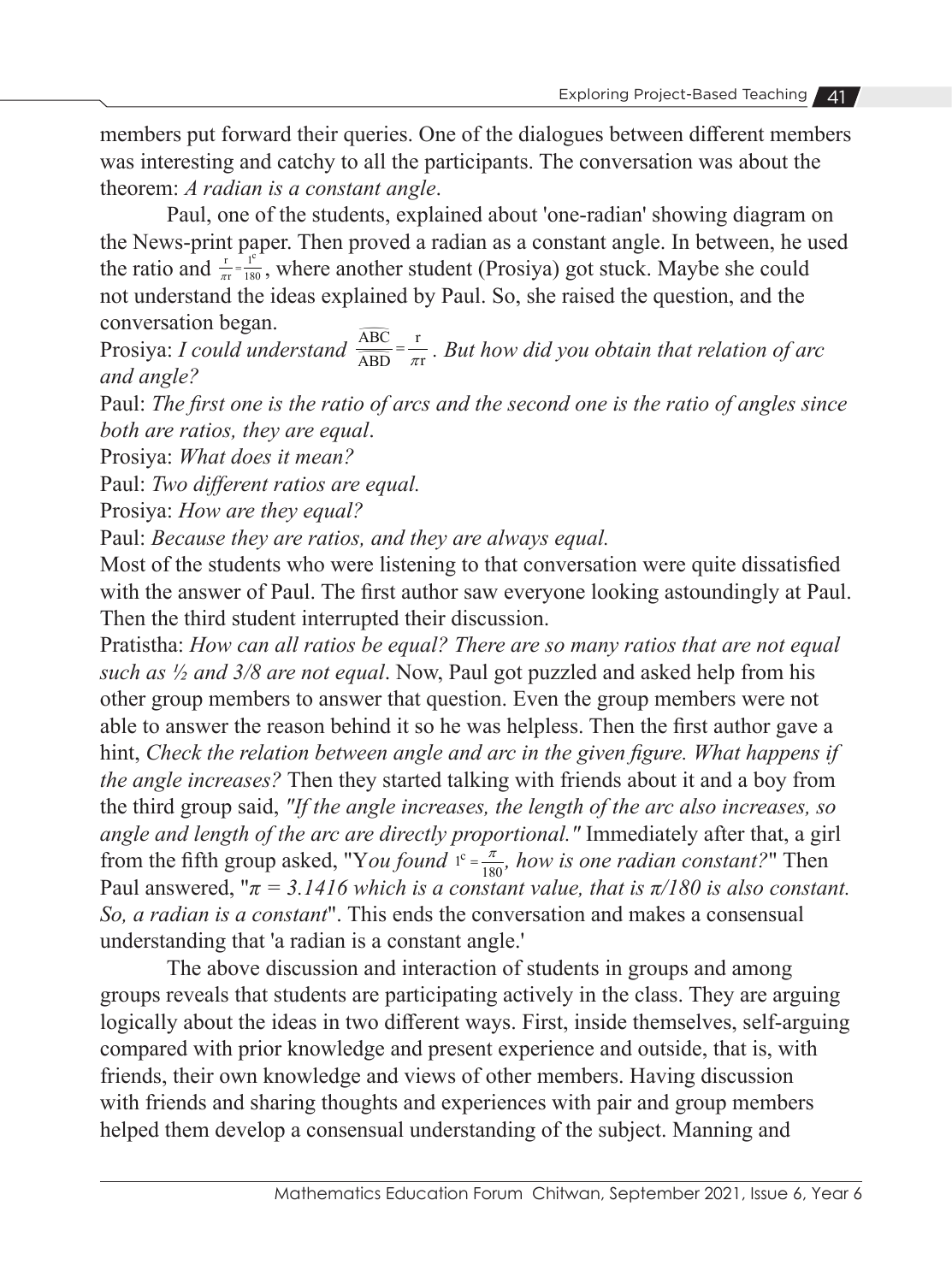Payne (1993) urge that the social-constructivist approach involves the processes of social interaction and application of knowledge (Carruthers & Worthington, 2006) and *practical and emancipatory interest* of Habermas (1972) also demands social construction of knowledge. From the above conversation, it can be inferred that the learners interacting inside the topic supports the social construction of knowledge. As the learners were engaged in the dialogue, the fully engaged children construct knowledge that remains in the cognition for a long time.

In our view, the learners had participated very less in the previous classes before the first author used the project-based learning, but when applied PBL in the classroom, we found the learners engaged in active dialogue with friends and the teacher. It might be due to the project used in recent days or due to the opportunity they got to present their understanding in front of all. In the past, we did not remember when we asked students to present on mathematical topics in front of all. We used to come to class and teach a lesson by solving some problems (so-called important) on white-board and asked students to copy them. Before applying the project, they did not get any opportunity to share their understanding about the lesson in front of the classroom, whatsoever, PBL motivated the learner to present their ideas and knowledge in front of all friends and developed the habit of questioning cause and effect of the mathematical procedures.

#### **PBL Stimulates Engaged Learning Through Discovery Learning**

It was the eighth day in the field (8th August 2018), the students of grade IX were solving the problems of the worksheet which was related to the 'slope of the peak'. They were grouped to share their ideas. Each of them was provided with a distinct problem related to the straight-line slope (peak). The first author was mentoring them and observing their activities. They were interacting and having discussion with their friends. In the meantime, one of the children approached the first author and asked, "*Sir, my friends decided that they would measure the distance from the base to the top of the peak and find the height using the formula of slope and Pythagoras theorem. But the path we use to climb the peak is not a straight line, how can it be a hypotenuse? Will the length we get be accurate?* "The first author thought for a while and asked him "*Do you have better ideas than this?*" "*What if we use the speed of sound to measure that distance, it will be more accurate than this?*" He replied "*How?* " The first author asked. "*First, we set two clocks with the same time in hours, minutes and seconds. Then one of the friends will climb the peak and next will stay back to the base. He will shout from the top of the peak at 11:00 a.m. and the person at the base will note the time when s/he hears that sound. As we know the speed of sound, we can find the distance by using the relation; speed = distance travelled over time. What do you think sir?*" he looked at me with curious eyes. "*It's*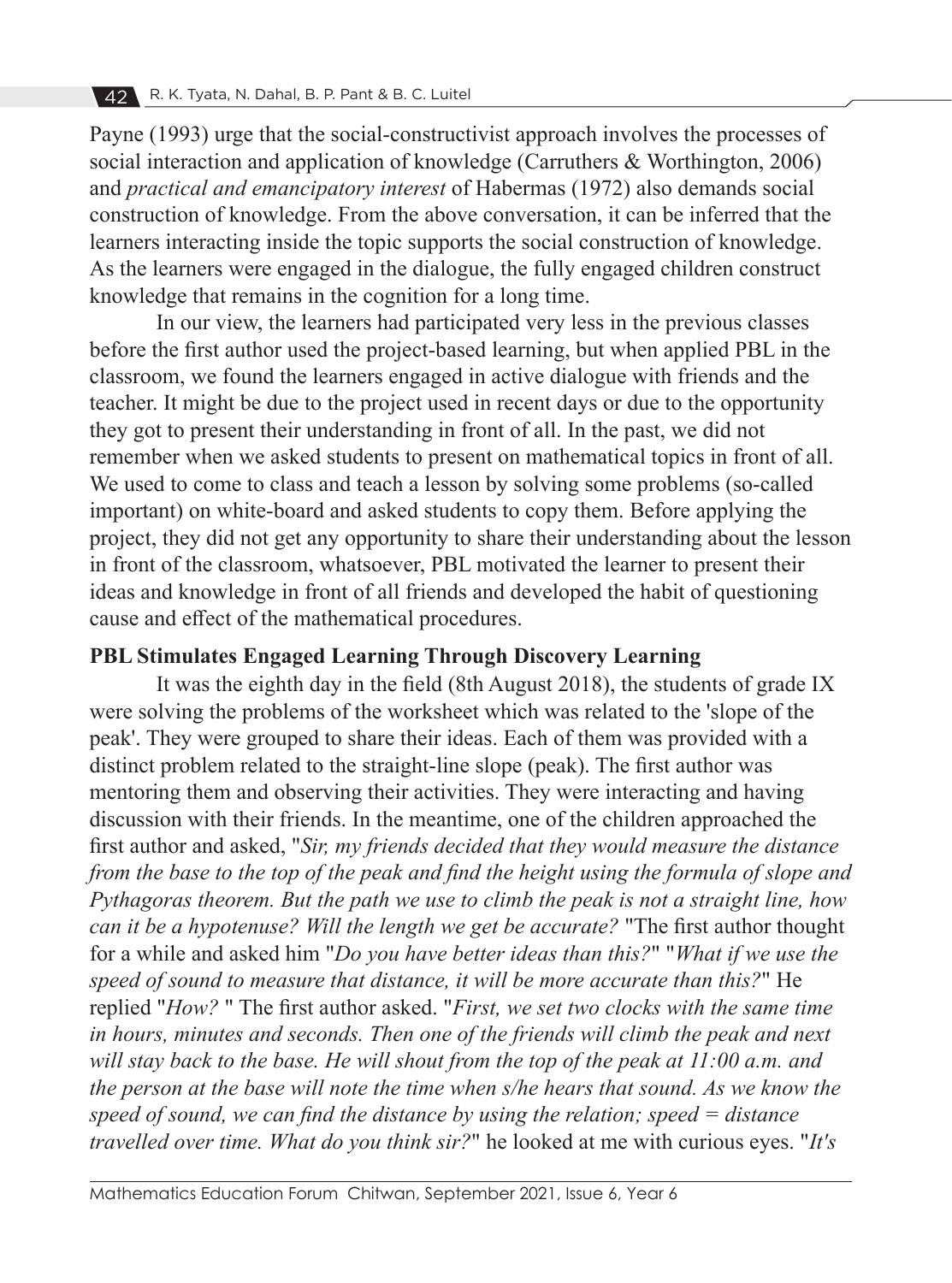*a good idea, but how do you measure the time as the speed of sound is very high in comparison to the distance that we are going to travel?* " The first author asked curiously. He paused for a while and replied with expectation, "*I will think of it, sir.*" This event made the first author think about past practices of teaching. In past days, the first author used to enter the class, write the topic on the board straight, immediately afterward start giving a lecture about the topic, illustrate some routine problems, and ask learners to practice similar types of problems. Students rarely asked any questions relating to the topic (Dahal, 2017). They were afraid of asking a question to the teacher, perhaps due to the culture, they grew with where they were supposed to follow each and everything that the senior or elder told them to do (*hard control)*. Their creative thought and reasoning ability was suppressed and lost somewhere in the oblivion. But we came to realize, after using this approach, that the use of project added water to the barren land of their mind. Motivation being the key component of Discovery learning (Thorsett, n.d.), Snigdh, one of the high performers might be motivated through the project under experiment. Or he might be engaged in the learning process that he could relate the learning with his prior knowledge and experiences. According to Bruner (1960), providing varied experiences in a particular field increases effective thinking about the subjects and helps to solve the problems. While a student like Snigdh related the concept of mathematics with the conception of science, he might have been analysing his past experiences with the present experiences and fusing them to find new ideas. The stimulation provided by learners'

true experience (practical interest) might be due to the PBL. The first author had not experienced such behaviour from him before. On the next day (9th August 2018), the first author went on a field trip with the students of grade IX and two other co-teachers (Swayambhunath). They were already explained about the objectives of the trip and the plan of activities. After reaching the spot, they divided them into groups and



started working according to plan. The first author was observing every group wondering '*how they would accomplish their task'*. Suddenly, the first author's eyes fell on the group in which, the same boy (Snigdh) who shared the idea of calculating exact distance, was measuring angles. They used a different idea something like finding distance without measuring from base to peak. The first author inquired about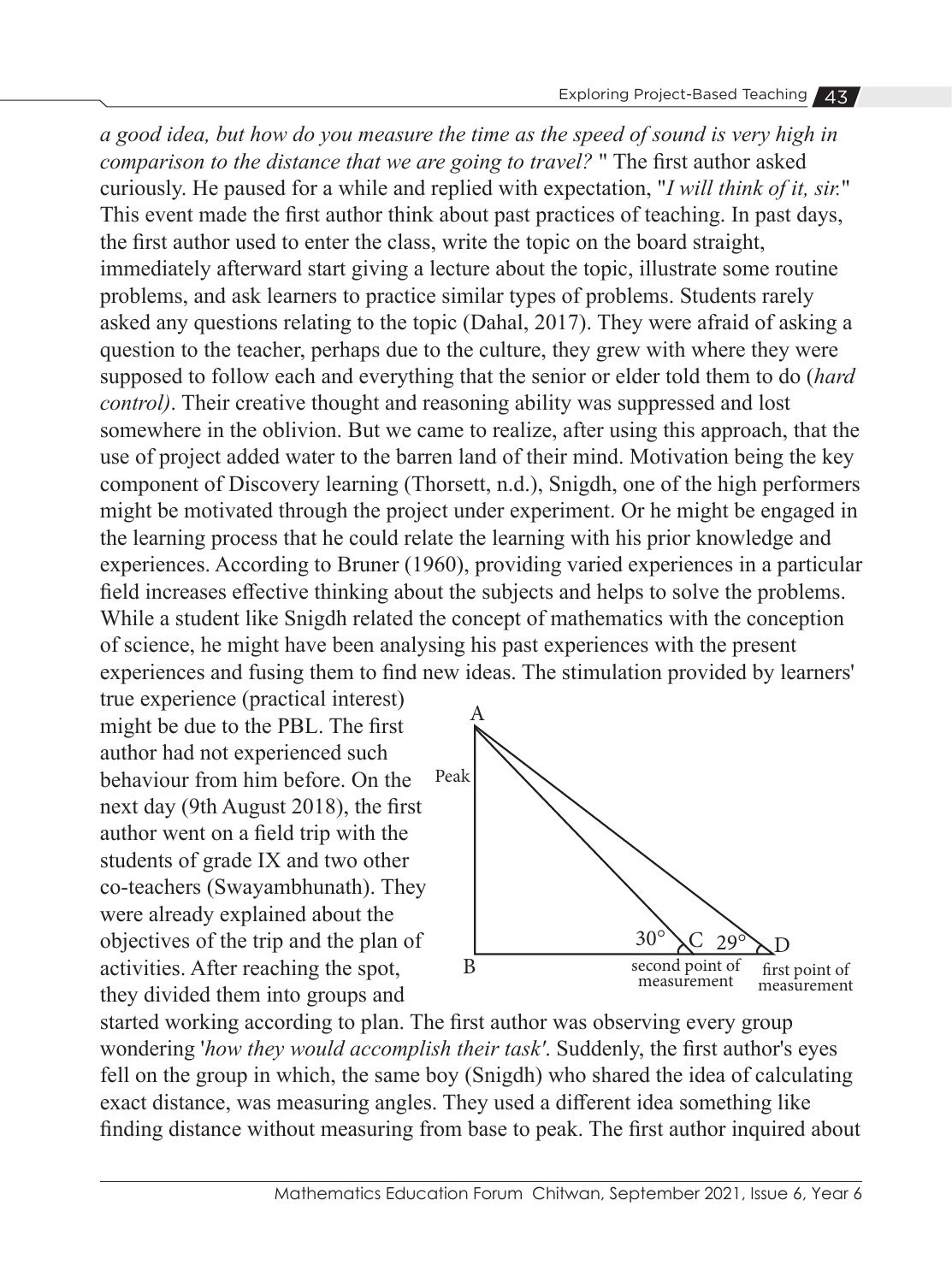the idea he was using to measure the distance. When the first author heard his thoughts, the first author got encouraged with his thinking and ideas of calculation. He used the concept of height and distance, which is in the curriculum of the tenth standard of the Nepal government (CDC, 2017), instead of using the idea of 'slope'. They measured two different 'angles of elevation' from two different points at the base with the same horizon, which was 10 meters apart, as illustrated in the figure above. Then the first author asked him how they would find the height of the peak. He explained that they would solve two different right-angled triangles ΔABC and ΔABD to find the height of the peak.

Then illustrated the solution as shown below:

The angles were found  $\theta_1 = 30^\circ$  and  $\theta_2 = 29^\circ$  and let AB = 'x' meters. So, in triangle  $\triangle ABC$ , tan  $\theta_1 = AB/BC$  gives BC =  $\sqrt{3}$ . x and, in triangle  $\triangle ABD$ , tan  $\theta_2 = AB / BD$ gives tan  $29^\circ = x / (BC + CD)$ , solving it we get,  $x = 138.89$  meters  $\approx 139$  meters.

The first author was so satisfied with his methods and later after reaching the top of the peak, the first author shared that idea with other groups as well. Even the other groups were also happy with that idea, the idea they were using to calculate the distance was hectic and difficult. So when they got that idea, they tried it to find the height of the peak from the base of another side of the peak after descending from it. This is one of the best events which the first author noticed on the trip. The students were discovering mathematical knowledge rather than just depositing it in mind, favoring the perspective of the *problem posing method* by Freire (1993). It is an experimental knowledge which they felt, experienced and practiced in collaboration and cooperation with co-learners. In this case, students constructed knowledge exhibiting the *practical interest* of Habermas (1972). Similar kinds of data had been analysed on other days as well. In the instance analysed above, learners were directly involved in the learning process for discovering knowledge. During the interview with one of the participants, he shared that "*I was so bored of just doing exercise in previous days. This project refreshed me and developed the habit of researching*" (Interview, 3rd September 2018). Also, a participant shared that she enjoyed the project as "*I got the opportunity to learn mathematics practically. The group- interaction enforced her to think upon the subject and she got the inspiration to investigate at home*" (Interview, 25th August 2018). These reflections and information reveal that interaction and active discussion among learners give rise to a better understanding and the practice of constructing knowledge by interaction, which promotes students' engagement in learning mathematics.

This depicts that the learners were highly engaged in constructing knowledge. It also represents that the learners were critically examining their *thought process* for making meaning. The knowledge construct interest mentioned above is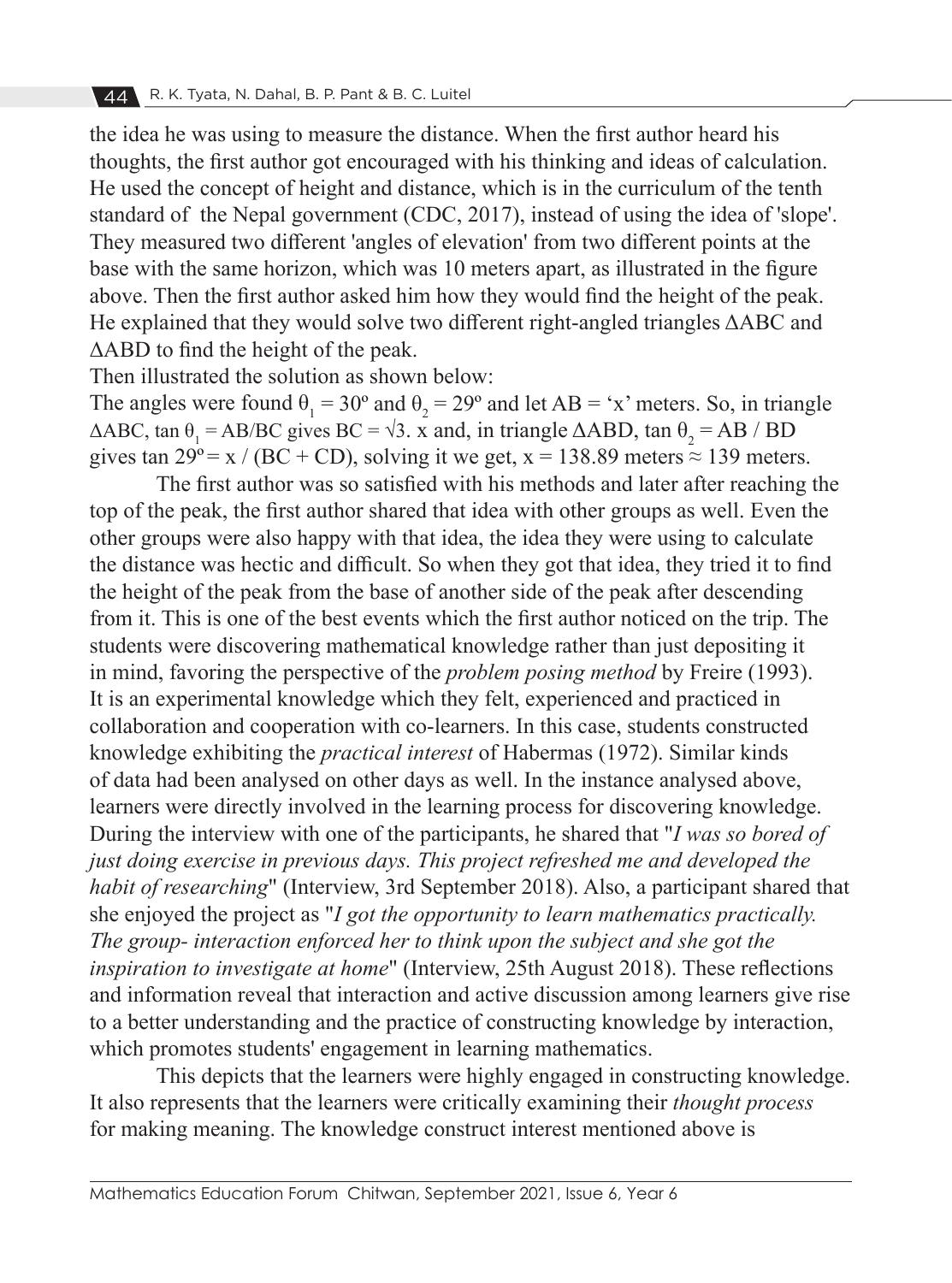directly guided by the *practical interest* of knowledge construction as explained by Habermas (1972). The learners' prior knowledge, their cultural background, and the learning process they adopted creates their experience, which develops a piece of new knowledge. They get involved in the working process actively which leads to discovery. According to Bruner (1960), learners get highly engaged in the learning process through discovery learning. If the learners get an opportunity to contribute to the learning process, the learning will be more meaningful to them as they get directly involved in the part of learning. they will learn mathematics by *learning by doing* (Schwartz, 2012), experiencing, and engaging in the learning process. Learners interact, discuss, and argue with each other during the process of discovering knowledge. They might not be able to find the result without collaborating and cooperating with other learners.

# **PBL Fosters Engaged Learning Through Hands-on Activities**

It was the day of August 2018; the first author went to class with worksheets related to the last trip. Two days before, the first author along with students had been to Swayambhunath temple to find the height of the peak as a part of the project titled "Climbing the sloppy peak is challenging". They had collected the required information and data for further calculation at Swayambhunath. The first author had given five minutes to be ready to solve the problems from the worksheet. Then the worksheet was distributed to each learner. The worksheet included a table with seven rows and nine columns at the front page and reflective questions at the back. The first row contained heading, whereas the remaining rows were for recording the findings of six different groups. The heading in the columns gives a detailed explanation about what they need to record in the trip sheet. In the beginning, the students got engaged in their groups as divided during the trip. The students were divided into six different groups, each having four to five members. They worked accordingly on the trip to collect data and information, measure distance, height, and angle of elevation, and calculate results. After they gathered in their groups, the first author gave them ten minutes to find the result and interact among the group members. All groups started to find the height of the peak, time-taken, and speed of traveler while ascending and descending through the peak. Not only that, but they also measured the slope of the peak taking the basis of a point at the base of the peak. After ten minutes, another five minutes was given to share the ideas among the friends. For that, a new group was formed taking one member from each previous group. Five different groups (new) of five to six members were formed. Each member was provided with a minute time to explain their findings. Then they started sharing the finding and result of their trip one after another. After they finished sharing, all the students got back to their original places. Then they were given the next five minutes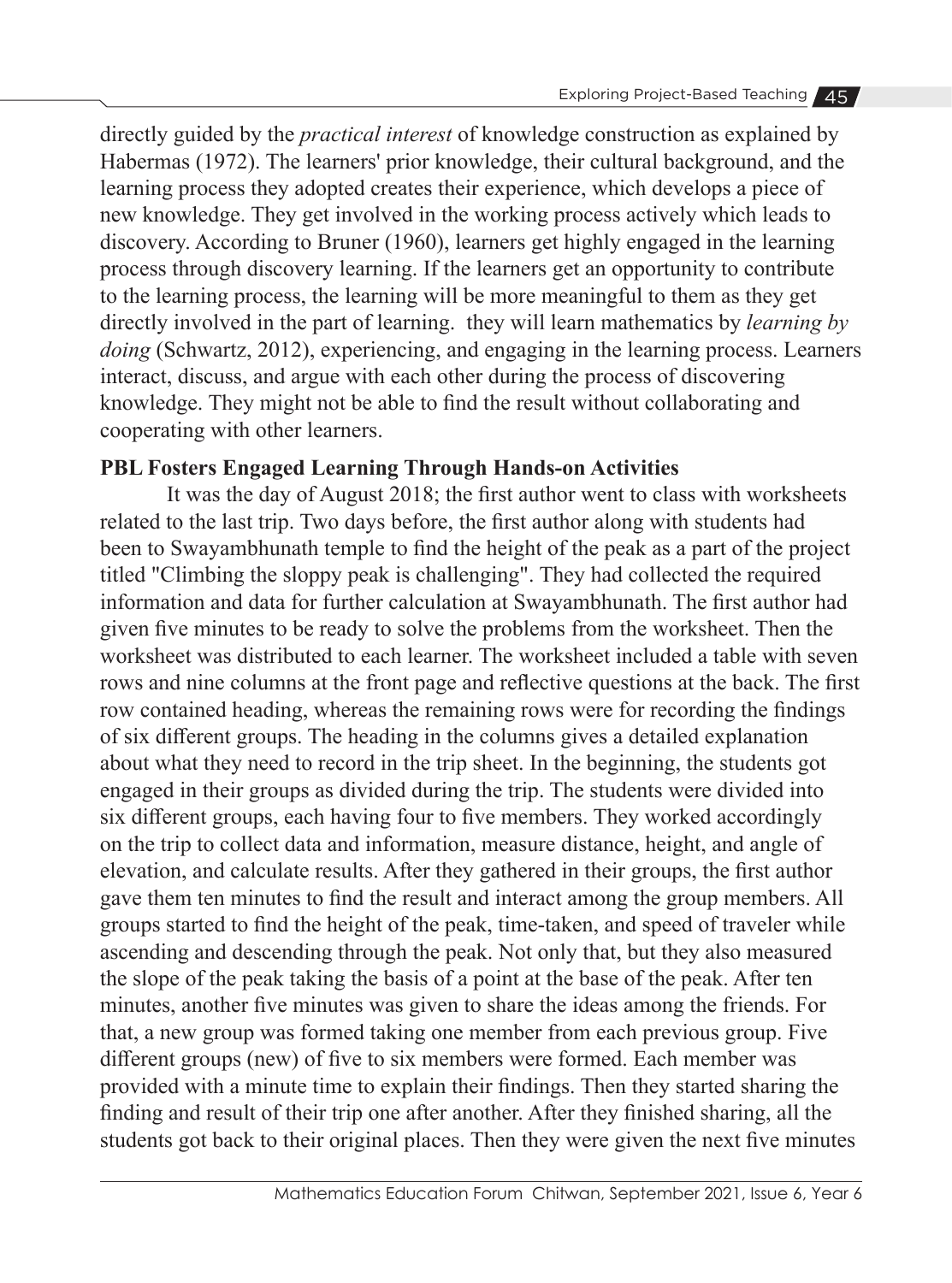to write their understanding and reflections about the trip and the activity that they accomplished recently, assuming that reflecting action is one of the purposes of learning (Pant, 2017). They took some additional time, as they were doing the work individually. After finishing the work, the worksheets were collected for observation. The first author took time in the mathematics lab, sitting alone in the cabin, searching for new thoughts and ideas on the students' worksheets. Some of them had written about different interesting moments during the trip and activities they had carried out inside the classroom, some shared the bitter experiences of the trip.

The first author was right there in the classroom while the students were sharing and working with worksheets provided to them. The first author observed a lot of things such as students' behaviour, learning attitudes, time management skills and participation in the interaction. The first author was quietly listening to the students and their conversation with their friends. The first author found enthusiasm in students' behaviours, motivated them to complete the tasks, questioning with friends (Dahal, 2017), explaining, and helping each other for finding the result. Hence, we concluded that this kind of hands-on activity motivated learners to learn mathematical concepts. They constructed knowledge by practicing and interacting with friends as in the *practical interest* of Habermas (1972) and collaborative learning urged by Carruthes and Worthington (2006), open communication and collaboration appear to be key to developing shared practices and understanding mathematical development.

Besides, the problems included in the worksheet connected mathematics with their life. The problem of finding a participant's speed of ascending peak made them aware of the usefulness of mathematics. The learners, while they were engaged in solving the contextualized mathematics problems, were pleasing. This mode of learning mathematics through practicing and experiencing is as same as the *practical interest* of knowledge construction (Habermas, 1972) even as *emancipatory interest* when they critically think and search for possible solutions. Learners constructed mathematical knowledge by sharing, questioning, and thinking critically on the topic. In the interview taken by the first author with one of the participants after the activity shared that, "*I had never thought the ideas of optional mathematics also can be applied in our life. I know very few applicability of mathematics from compulsory mathematics curriculum, but I haven't thought about it before*" (Interview, 14th August 2018). This participant's claim gives insight that learners' thinking about mathematics had been changed after applying PBL. A child started to link the mathematical conception with his life developing her own understanding of mathematics. This kind of self-realization (*emancipatory)* is possible when a child is deeply engaged in the learning process and only when a child participates actively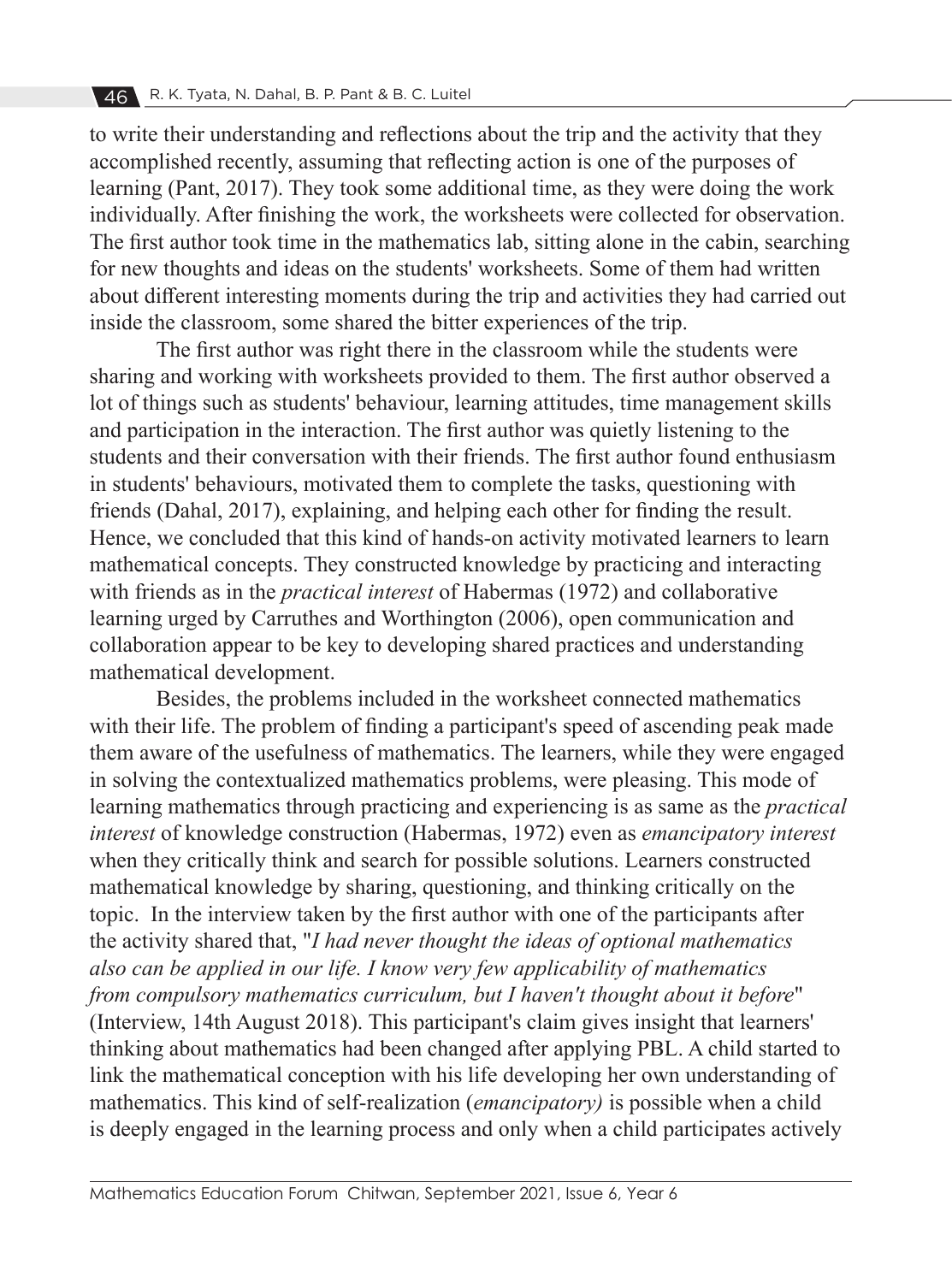in the learning process. In this regard, PBL supports learners to be engaged in the learning and meaning-making-process through the hands-on activity as a tool.

### **Conclusions**

Among many engaging pedagogies, PBL is one of them that engages learners in learning mathematics. During the inquiry, the students were engaged in learning mathematical concepts of coordinate geometry and trigonometry by applying PBL to overcome real classroom problems such as students' demonization and disinterest in learning. And it is found that PBL engaged students in learning mathematics through multiple ways such as questioning, pair/group discussions, discovery learning, concept mapping, and hand-on activities. This study helped understand the effective ways to motivate learners to engage and participate in the learning process. Previously, while lecturing in the class, we as a teacher used to struggle hard to attract adequate attention of the students, but while applying PBL, they have shown interest to engage with their friends for constructing meaning from interaction and discussion. As a mentor in PBL class, our role is to help, share, and support each other in need. It has helped to create a learning environment in class. Similarly, students were also benefited as their burden of mathematics got reduced. They divide and share tasks in the group and opportunities to interact/share during the class. They are not limited to the four walls of schools' classrooms but have begun to explore mathematics in the community/society as well. In sum, this research has helped us reflect upon our teaching and learning style and the nature of learners in mathematics classrooms. We have come to realize that 'every learner has different ability to grasp knowledge and if the teacher uses appropriate pedagogy identifying the real problems of the classroom, learning becomes engaging and meaningful'. Although the selection and development of suitable projects to overcome the existing problems are rigorous, the regular monitoring and updates in the project plan helped to understand the effective ways of energizing the students for learning and making them curious. Nevertheless, this research study has made us aware of the need for a 'pedagogical turn' in teaching and learning mathematics for 21<sup>st</sup>-century learners.

### **Implications**

This research might be useful in terms of teaching and learning mathematics. All in all, the very first application is for researchers. The findings of the research help to use the varieties of teaching and learning style. It helps to understand the students' perspective about learning mathematics through their reflective journals and motivates them to use appropriate pedagogy for differentiated learners in the classroom. Similarly, the finding might be useful to teacher educators and fellow teachers to engage learners in mathematics learning. Although the usefulness and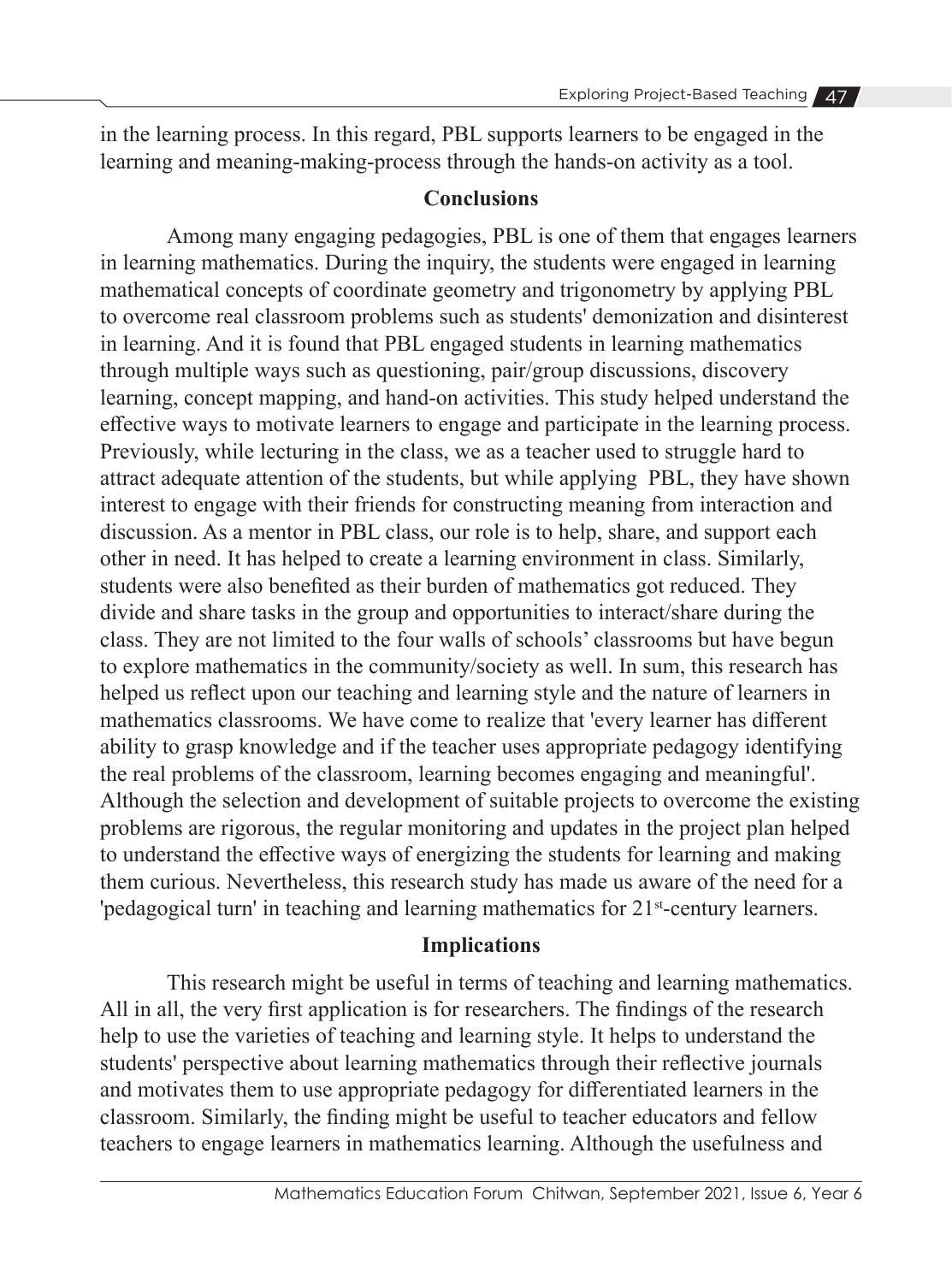effectiveness of research findings vary based on the different constraints such as academic grades, age group of participants, subject matters, number of learners in the class, nature of the learners and their mental schemas, PBL applies to a large extent for many other similar settings and learning environment. Likewise, the teacher researchers, learners, academicians, and novice teachers might use this research to get the research outline, apply it in the classroom, or use it as a reference for further study. We understand that the research findings do not apply to all conditions. But, if the readers are encountered with similar kinds of problems such as disinterest in learning mathematics, the problem of conceptual understanding, irregularity of home assignment, etc., it may be more effective and eye-opening for them.

### **References**

- BIE. (2018). *Why PBL*? https://www.bie.org/about/why\_pbl
- Caram, C. A., & Davis, P. B. (2005). *Inviting student engagement with questioning*. https://www.perry.kyschools.us/docs/district/depts/30/questioning.doc
- Carruthers, E., & Worthington, M. (2006). *Children's Mathematics: Making marks, making meaning*. Paul Chapman Publishing.
- Creswell, J. W. (2012). *Educational research: Planning, conducting and evaluating quantitative and qualitative research*. Pearson Education, Inc.
- Dahal, N. (2013). *Teacher-student's relationship and its potential impact on mathematics learning: An autoethnographic inquiry* [Unpublished Master Dissertation]. Kathmandu University School of Education, Dhulikhel, Nepal.
- Dahal, N. (2017). *Understanding and usage of questioning by mathematics teachers: A narrative inquiry* [Unpublished MPhil Dissertation]. Kathmandu University School of Education, Dhulikhel, Nepal.
- Dahal, N. (2020). Teacher-students bonding in mathematics learning: An exploration of past, present, and future. *Journal of Mathematics Education, 5*(1), 63-76. http://www.assumptionjournal.au.edu/index.php/eJIR/article/view/4402
- Dahal, N., Luitel, B. C., & Pant, B. P. (2019). Understanding the use of questioning by mathematics teachers: A revelation. *International Journal of Innovative, Creativity and Change*, *5*(1), 118-146.
- Ernest, P. (2001). Critical Mathematics Education. In P. Gates (Eds.), *Issues in Mathematics Teaching*. Routledge Falmer.
- Freire, P. (1972). *Pedagogy of the oppressed.* Continuum.
- Frerrance, E. (2000). *Themes in education: Action research*. Northeast and Islands Regional Educational Laboratory, Brown University.

Gardner, H. (2011). *Flame of mind*. Basic Books, A Member of Perseus Book Group.